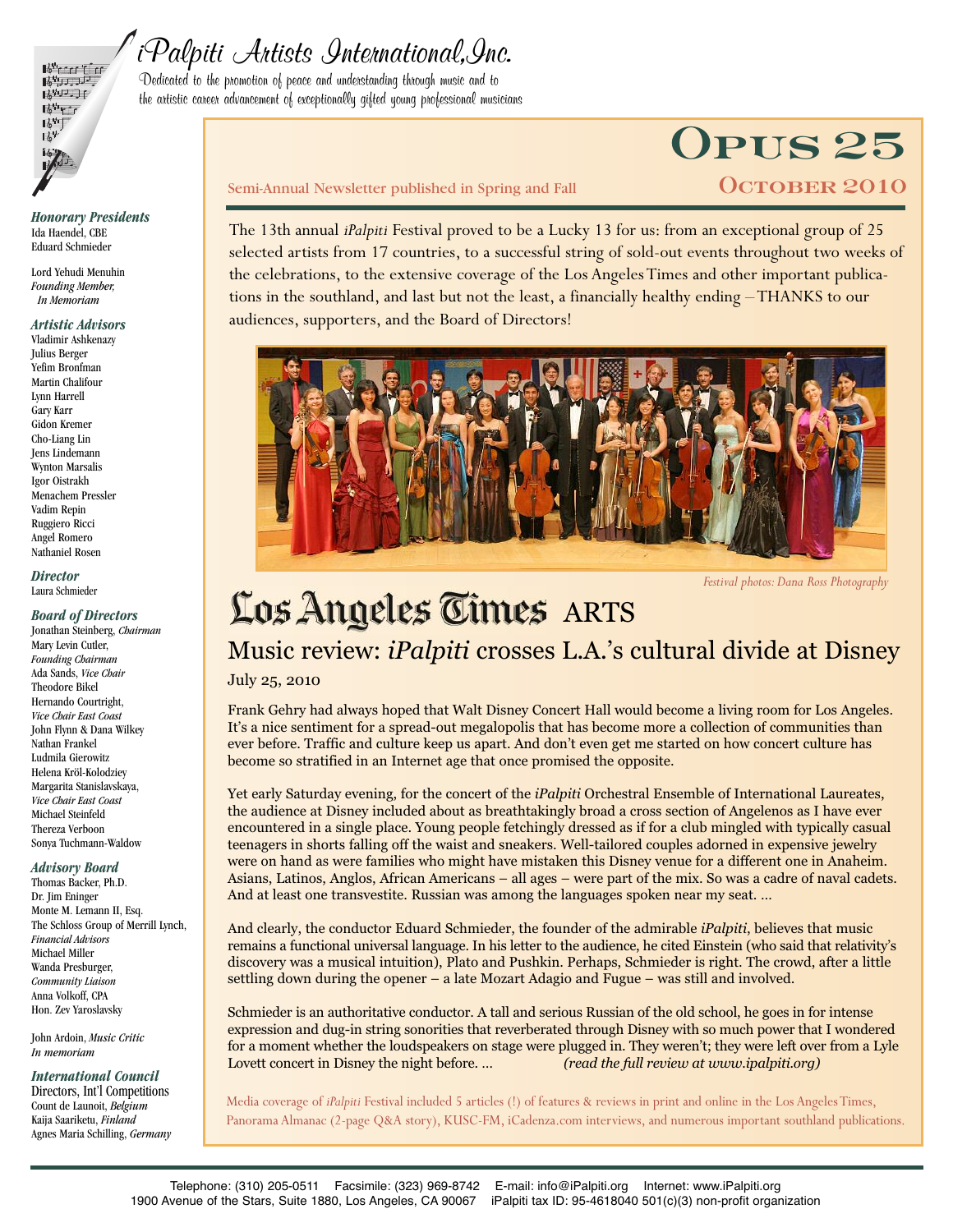

*iPalpiti 2010 members came to Los Angeles from 17 countries*

#### **Soloists**

Luiza Borac, pianist/Romania Julius Berger, cellist/Germany

#### **Violins**

Peter Rainer/Germany concertmaster Catharina Chen/Norway Irina Chepizhnaya/Ukraine Conrad Chow/Canada Azer Damirov/Azerbaijan Aisha Dossumova/Kazakhstan Vladimir Dyo/USA Nora Hapca/Romania Ellen Jung/Canada Kajia Lukas/Estonia IrakliTsadaia/Georgia-Germany Marie-Stephanie Radauer-Plank/Austria

#### **Viola**

Evgeny Gorobtsov/Russia-USA Joseph Kaufmann/USA Alfiya Latypova/Russia (violin-viola) Adelya Shagidullina/Tatarstan

#### **Cello**

Yves Dharamraj/France-USA Julie Jung/Canada Kian Soltani/Iran-Austria Francisco Vila/Ecuador-Spain

**Bass** Daniel Nix/Canada

**Clarinet** Tibi Cziger/Israel

**Festival Resident Pianist** Jennie Jung/Canada-USA

# **Chairman's Greetings**

Jonathan Steinberg *(Greeting from Festival Brochure, reprinted for those unable to attend the Festival)*

*Chairman Of The Board of Directors*

In past Festivals, I have written first and foremost about the extraordinary musicians who play for *iPalpiti*, and who raise the quality of performance in the Festival so far beyond the contemporary norm. But there are two musicians who do not play, but without whom there would be neither quality of performance nor a Festival dedicated to it.

Conductor Eduard Schmieder is one of the great musicians of our generation. His biography tells us some of the story, as do the critical accolades that have been bestowed on him. His letters to the audience also reflect a unique musical intelligence, grounded in the unshakable belief that classical music matters deeply. As Theodore Bikel once observed, Eduard is incapable of playing or conducting an insignificant note. Everything that we are privileged to hear in *iPalpiti's* concerts is fundamentally shaped by his passion and musical intelligence. It is our great fortune that his gifts are infectious, and that emerging classical musicians around the world are so hungry to share in it. The musicians who work under Eduard wond are so hungly to share in it. The musicians who work under Eduard Clarinetist Tibi Cziger with Chairman Steinberg<br>Schmieder's baton are united in their affection and respect for him. and



by their belief that he raises classical music to a level rarely reached. One has only to attend a rehearsal to hear the transformations wrought by his insights, his leadership and his humanity. What begins as a fine and wellplayed performance becomes, with time, an event on an entirely higher plane. Eduard Schmieder intends for us to transcend the ordinary through classical music, old and new, and he succeeds in his mission.

A gifted musician and teacher in her own right, Laura Schmieder received a musical education in Russia that is almost impossible to reproduce today. *iPalpiti* simply would not exist without her musical dedication, her commitment to the musicians, or her willingness to engage in the earthly struggles without which the ordinary



Soloists Tibi (clarinet) andYves (cello) in Los Angeles premiere of Ron Royer "In Memoriam Chopin" piece.

will always outwit the transcendent. Mrs. Schmieder's work provides the foundation on which *iPalpiti* rests. She brightens iPalpiti hearts.

How fortunate we are that the Schmieders are here, in Los Angeles, working across the globe to realize their shared belief in the future of classical music!

Partner at Irell & Manela, LLP

**Alumni News:**

David Garrett ... a crossover virtuoso violinist bridging classical music with contemporary styles, David has been kindling enthusiasm in young people in sold out concerts and chart topping CDs, including his new album Rock Symphonies and new PBS film. Playing major arenas around the world, showcased on Oprah and all majorTV, with recent features in NY and LATimes, David returns to LA in February (if you can get tickets!).

**Cameron Carpenter …** hisTelarc recordings Cameron Live! and Revolutionary! hit top 10 ratings as they shot up on Amazon on the German Amazon classical bestseller charts. Interviewed by ARD, Germany's largest broadcasting company, from October through January Cameron will be on extensive tour through Germany and Switzerland.

Sayako Kusaka ... was invited by Gidon Kremer to play in his Lockenhausfestival Schnittke's 1st sonata with Kremerata Baltica. She toured in Europe with pianist Alessio Bax, with her sister in Japan and, in addition to being concertmaster of Konzerthaus Orchester Berlin, became a leader of Konzerthaus chamber orchestra.The Columbia Entertainment Company Japan is producing her CD.

**Adolfo Gutierrez-Arenas …** recent debut with London Symphony Orchestra in Madrid, playing the Elgar cello concerto; performed all Beethoven sonatas in one concert; represented by Ibermusica (one of the most important musical promoters in Europe).

**Artem Chirkov ...** won First Prize (\$10K) in International Double Bass Solo Competition in Texas in May, and then was not given visa to the US in July to participate in iPalpiti festival.We missed him but are very proud of his achievements.Artem has held the principal bass position with the St. Petersburg Philharmonic since 2004, and performs classical solo & jazz.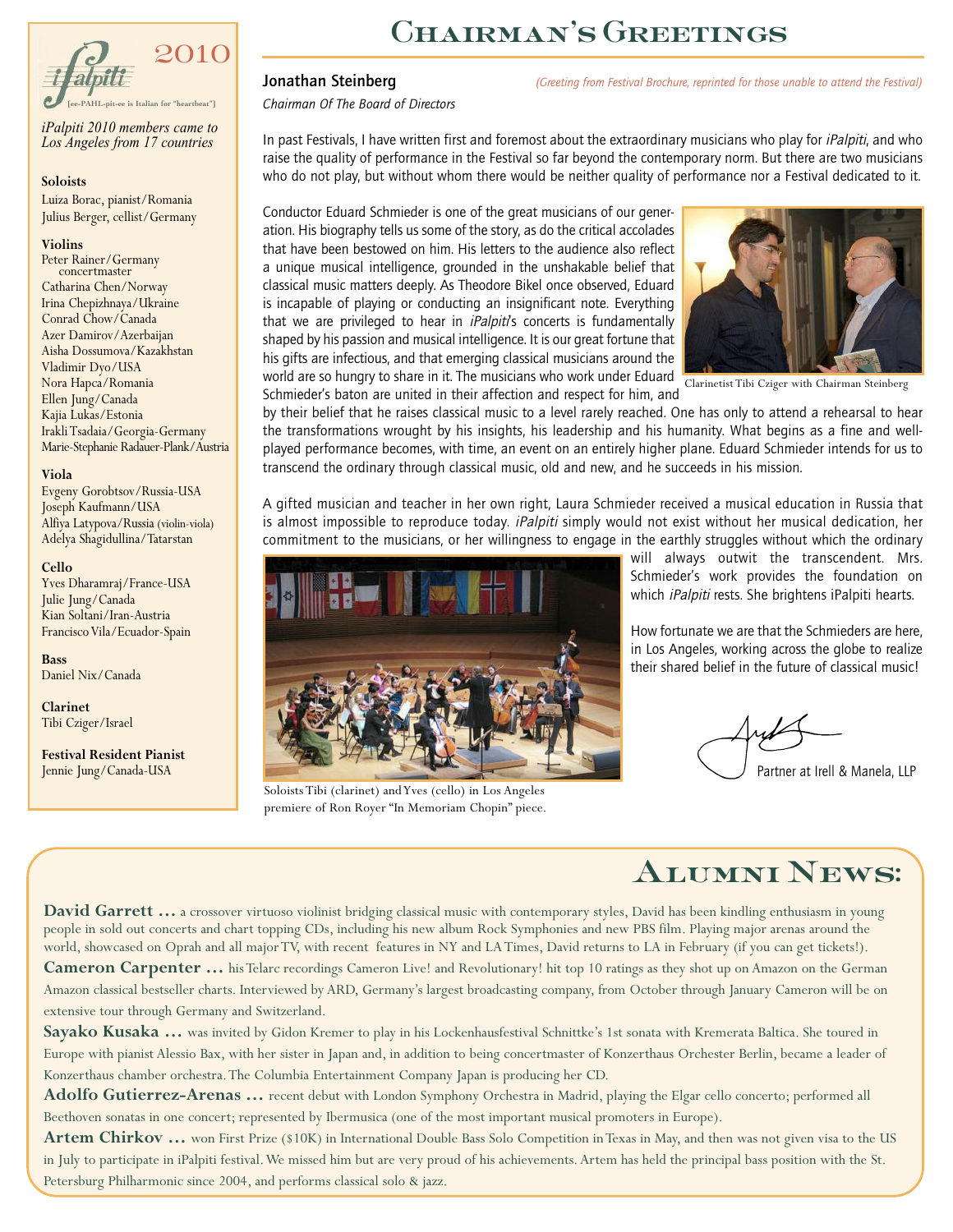# **Mementos from the Festival**

### *DURINGTHETWOWEEKS OFTHE FESTIVAL MUSICIANS REHEARSED DAILY AND PERFORMED IN 10 EVENTS/CONCERTS.*

Social and promotional events where iPalpiti artists mingle (and sometimes perform) with benefactors and invited guests, included: • Young Professionals Macallan evening for a 100+ hosted by Hayley & Michael Miller in their Bel-Air home • World Presidents Organization event for a select group hosted by Marcie & David Schwartz in Brentwood • Meet the Artists Gala – this annual preview for the Festival's grand-finale concert atWalt Disney Concert Hall has become legendary – anticipation is always high for the hospitality and generosity with which hosts Helena & Stanley Krol-Kolodziey open their home to about 100 guests • Post- Disney GRAND FINALE CELEBRATION Benefit Dinner took place at the Chandler Pavilion elaborately planned by a dedicated planning committee, led by Co-Chairs Sonya Waldow and Dana Wilkey – ended with a great success!

**Opening event of the Festival: screening of the "Spring Symphony"** a romantic drama about the love between self-destructive musical genius Robert Schumann and brilliant pianist ClaraWieck **where board member SonyaTuchman-Waldow was part of the cast.**







L to R:Yana Shukman,Tibi, Maestro, VC East Coast Margarita Stanislavskaya, ArtisticAdvisor/Guest Soloist Julius Berger, Sonya, Concertmaster Peter Rainer,Advisory board memberAnna Volkoff CPA,Alumna Soloist Luiza Borac.

*Where board members, benefactors, volunteers and artists had a great "fill" and fun time before saying goodbyes*





Everyone received Awards from the LA County Supervisors:





Hosts Stanley & Helena (iPalpiti board member) receive a commendation from the LA County for long-time support of iPalpiti and the arts.

Tibi Cziger from Israel makes introduction before performing



Benefactor Judge Harold Shabo with Estonian violinist Kaija Lucas



*iPalpiti* ready to take on Hollywood…

### *Meet the Artists Gala*



Helena (R) with (L) Concertmaster Peter Rainer, *iPalpiti*Vice Chair Ada Sands, Maestro Schmieder, new patrons Barak & Stacey Lurie, benefactor Howard Waldow



ThreeVI *iPalpiti* Ladies: board members Helena, Mary Levin Cutler, SonyaWaldow.



Catharina Chen from Norway mesmerizes the audience with dazzling performance of Sonata Ballade byYsaye.



Advisory board member & benefactorWanda Presburger (center) with friends of iPalpiti

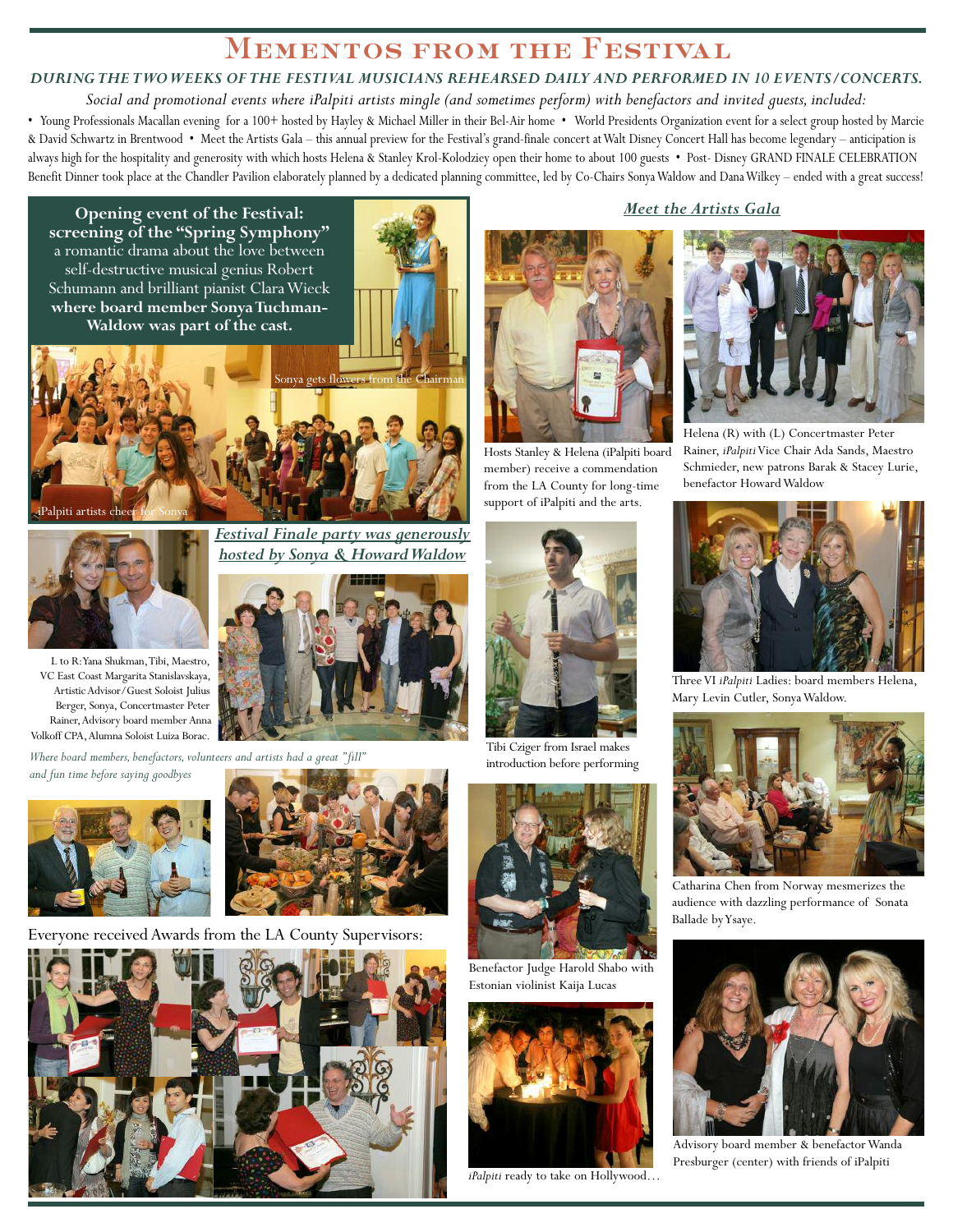# **Heartfelt thanks to all our supporters**

We are grateful to ALL our supporters: the dedicated and the new. Few of our members are aware that when we present young artists in iPalpiti programs, we covers all expenses (international travel, botel, meals, local transportation, venues), and give awards. *Every Festival we produce memorable brochures with each artist's photo & bio, and listing every sponsor.* **PLEASE CONSIDER iPalpiti IN YOUR END-OF-THE-YEAR GIVING. Visit iPalpiti.org, DONATE online. THANK YOU!**

#### **Grants**

Joyce & Aubrey Chernick Ernest Lieblich Foundation Lloyd E. Rigler – Lawrence E. Deutsch Foundation Los Angeles County Arts Commission Nakamichi Foundation Tokio Marine Mgt. Foundation Frederic Weisman Foundation

#### **President Circle**

Mary Levin Cutler John Flynn & Dana Wilkey Nathan Frankel Celeste van Myers Ada & Leonard Sands Jonathan Steinberg & Dr. Buf Meyer Steinberg Sonya & Howard Waldow

**Laureate Circle** Helena & Stanley Kolodziey Dr. James & Ruth Ode Anna Volkoff, CPA

#### **Benefactors**

Anonymous (2) Bradley Berger Joyce & Stanley Black Christine Byrd Ileana & John Cataldo Joseph Domnich Dr. Alex & Natalie Gershman Mary & Gary A. Gordon Greenberg Traurig, LLP Barbara & Hugh Smith Hon. Nancy & Jim Krasne Monte & CC Lemann Anita Lorber Los Angeles Philanthropic Committee for the Arts Nestle Corporation OTTO Musica Ron Ozur Ora & Jeffrey Nadrich Dr. Peter Newton Dr. Allen Nissenson Wanda Presburger Debbie & Naty Saidoff/Capital Foresight Judge Harold Shabo Thereza Verboon WPO Santa Monica Bay

#### **Patrons**

Bob & Trudy Bogert Richard & Trudy Borow Sergei Brusilovsky Dr. Albert & Yvonne Chang Jennifer Chernick Myfa Cirinna Dr. Jim & Mary Eninger Betty Falk Bill & Sally Feathers Linda Gelfond Ludmila Gierowitz Yvonne Green Jay & Dulce Hoffman Ron & Vanessa Kenan Barak & Stacey Lurie Jay Markoff & Marilyn Stampler Karen Mayer Todd M. Morgan Foundation Slade Neighbors

Mahnaz Newman Fred Plotke Matthew Richter-Sand Margarita Stanislavskaya John Vorzimer Demetra M. Winston

#### **Partners**

Edgar Aftergood Suzanne Aspaturian Bel Air Investments Advisors LLC Delores & Roger Berg William Blanks Esther Blaugrund Eric Bright Lisa Brown Brian Byrnes Nancy & Martin Chalifour Cynthia G. DeLeon Howard & Diane Deshong Ann Duncan Pat & Marvin Elliott Kara Fox Dana Senit Henry Anita Hirsh Ada & James Horwich Gregory Hughes Andrew & Halina Jagoda Donna Kamin Daphne Lee Esfir Lebovich Ann & Edward Leonard Fred Manaster Linda May Jeanne & Stephen Miller James Miller & Paula Applebaum Dr. Lana Milton Frank Moore Suzanne Ponder Ellen Rienstra Peter & Linda Schlesinger Marilyn Schmitt Douglas Schoen Joan Sherwood Georgia S. Shreve Dale & Lilly Seltzer Fred & Lee Silton Cheryl K. & David Simon Mary V. Skay Dr. Stephen Solomon Ilene & Dr. Gerald Spear Michael Steinfeld Catherine Tamasik Ralph & Christine Tisdale Corwin White Owen N. Witte & Jami McLaughlin Dr. Karl Zeiler Susan & Larry Zipursky

#### **Leo Frankel Fund**

Darlene Basch Elizabeth Anne Becker Jim Cavanough David & Alissa Chariton Morton Cohen Shetila Coop Mary Cutler Gabriel L. Eshaghian Nadia Frankel Roberta Gendel

Michelle M. Hakakha Connie Harris Steve Jones Daniel Katz Francine & Marshall Katz Fay & Frank Kay Ralph Klein William & Michele Klein Tibor & Marika Kochish Arieh Lanin Fred Manaster Morgan Keegan Inc. Nicoleta Petrescu Berthram Rosenbthal Harold Schloss Joseph Schwarzenbach Judge Harold Shabo Dr. Gerald & Ilene Spear John Spruce Michael Steinfeld Melissa Stewart Drs. Matthew & Vicki Torrington Victor Vollhardt Sonya & Howard Waldow Abraham Willinger Brent Winebrenner Herb & Annette Wolas Lily & Vladimir Yusin Mani Zadeh

#### **Friends**

Robert Aronson Jaynee Beckman Bernard Bendow Karyn Benkendorfer Joel M. Bernstein Denis & Valeria Bieber Richard Chambers Barry Edwards Ralph Ehrnpreis Lee Farnsworth Jack & Dianne Fein Faina Geller Richard Gilinksy David Gindler Mark & Beverly Goldberg Ellen & Joel Goldin Thomas Goldstein Nancy Greengrass Dale Grover Pauline Hattemer Lilian Heidenberg Reitman Sarah Hoover Anne Johnson Nelli Kaplunov Sara Kinder John Koshak Mary Kottler David Krebs Po-Cheng & Eleanor Lai Michael & Vera Landver Eugene & Elinor LaSota Dr. Eleanor Lavretsky Christine Lawrence Dan Lloyd Felizza Lopez Dan Mandutianu Diane Mitchell Joseph Rha Robert River

Myra Rosen Svitlana Sangari David Slavitt Dr. Charles & Brenda Solomon Mark Stein Michael & Ruth Steinberger Galina Stolina Abby Suckle Jerry Warshaw David Winkler/Chamber Players Intl. Herb & Annette Wolas Daniel Youssef Alex & Ella Zimmer

#### **Associates**

Sidney Adair Carol Aminoff Ariane David Shirley & Larry Grodsky Robert Kremer & Toni Holt Jennifer Kutner Steven Maizes Donna & John Moffitt David Slomovic

#### **In-Kind**

Bailey's Bakery City of Beverly Hills Dolce Group/Michael Malin Susan & Charles Avery Fisher Nathan Frankel Lynne Hayashi/iPalpiti grooming stylist Kawai America Corporation KMNB Media Group/Eugene Levin Helena & Stanley Kolodziey/Kröl Spirits Chris Landen/Post production Lyric Culture/Hanna Schmieder MACALLAN/Eden Algie Hayley & Michael Miller OTTO MUSICA Rolling Hills United Methodist Church Dana Ross Photography Sands & Associates Harold Schloss/IT support Jonathan Steinberg/Irell & Manella LLP TOPA Management Thereza Verboon/Estate Wine Anna Volkoff, CPA Sonya & Howard Waldow Dana Wilkey & John Flynn

**Volunteers** Brian Byrnes Ida Capriole Jeannine Carter Yvonne & Dr. Albert Chang Sol Evalenko Larry & Shirley Grodsky Esfir Lebovich Karen Lorshbough Francesca Pascarelli Matthew Richter-Sand Dana Ross Photography Debbie Rosten Paula St. John Marilyn Schmitt Rachelle Shukman

September 2009 – September 2010

### **Thank You to the City of Beverly Hills for continuing support:**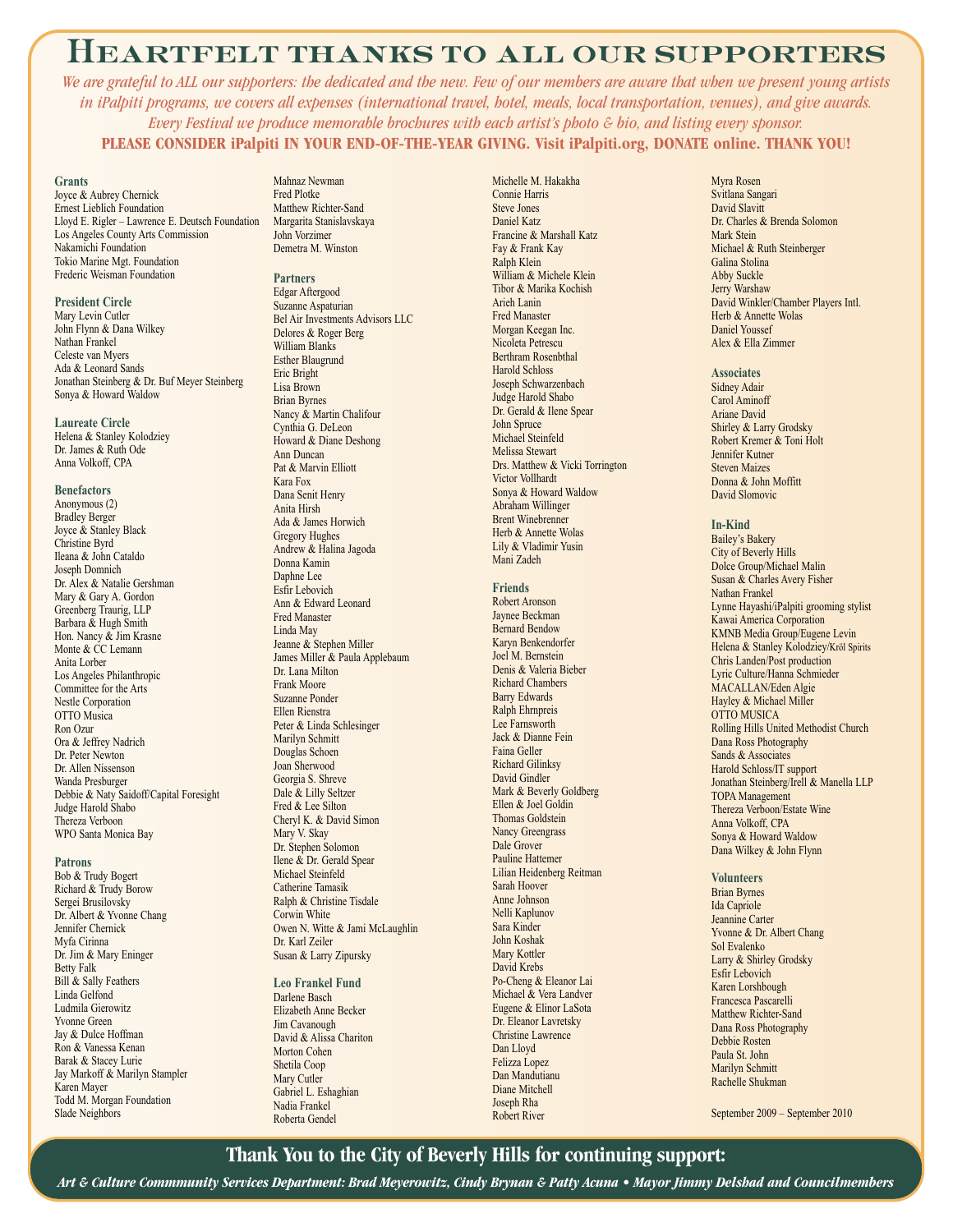# **"Working" Mementos from the Festival**

*Martin Chalifour, Principal Concertmaster of the Los Angeles Philharmonic & Artistic Advisor of iPalpiti, gave ensemble master class,followed by inspiring conversation on orchestral leadership, auditions and music. (HannonTheater,Mount St.Mary's College, Festival residence of iPalpiti)*

















Martin got inspired and took Peter's position



*Greystone Mansion Concert:some performed and some listened*



*Grand-finale atWalt Disney Concert Hall: in rehearsal and concert*